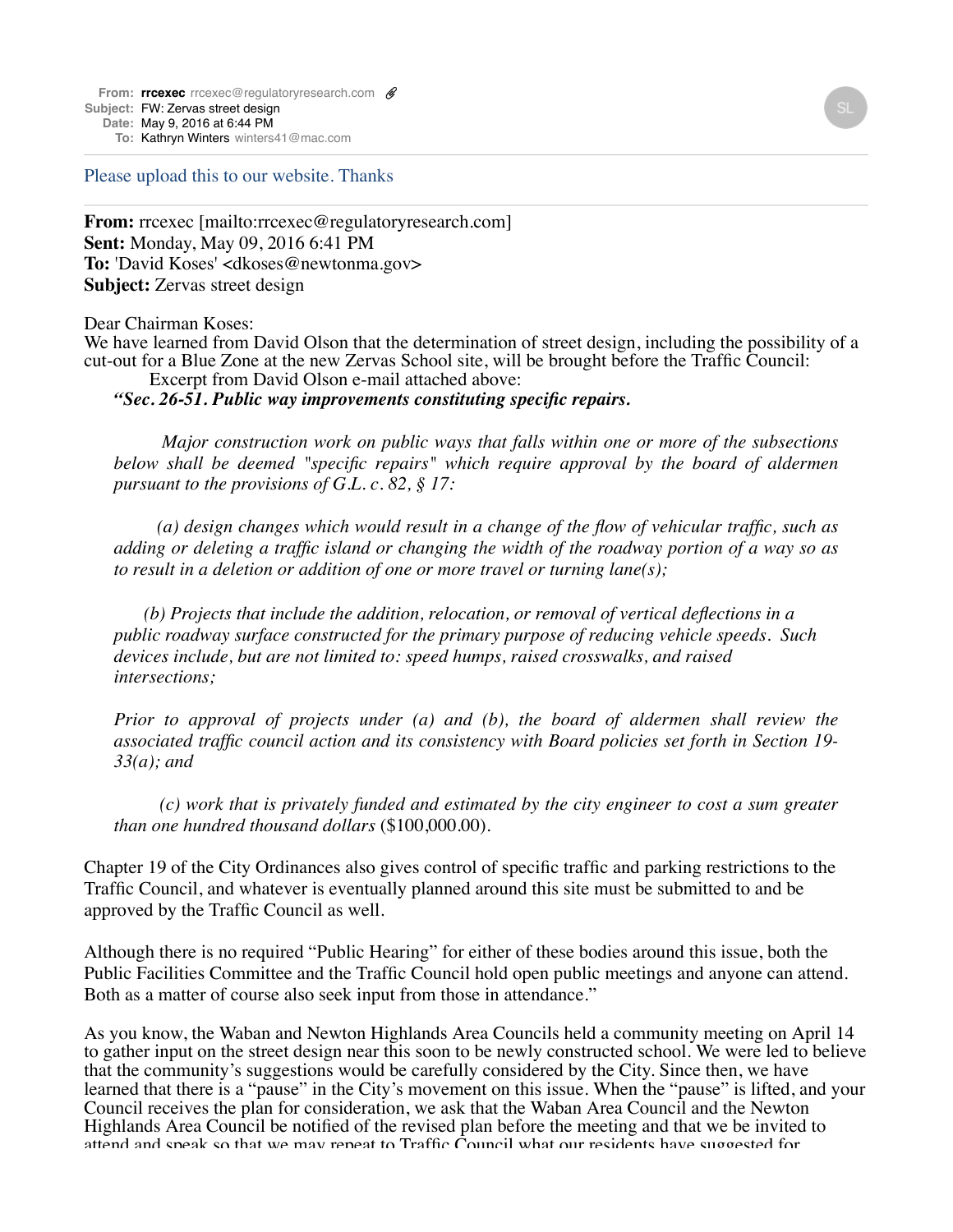attend and speak so that we may repeat to Traffic Council what our residents have suggested for consideration for the street design near the Zervas "Blue Zone". Thank you for your assistance with this. Sallee Lipshutz, President Waban Area Council

**From:** "David A. Olson" <dolson@newtonma.gov> **Date:** May 9, 2016 at 2:21:00 PM EDT **To:** "rrcexec" <rrcexec@regulatoryresearch.com> **Subject: 5-58 Process and Zervas**

Sallee,

It was a pleasure talking with you this morning regarding the 5-58 process and the architects' recommendations for modifications to traffic flow, blue-zones and turning lanes that were discussed at the Design Review Committee meeting in April, as well as at the April Waban Area Council where the community provided their thoughts and ideas.

As we discussed this morning, the 5-58 process refers to Chapter 5, section 58 of the Newton City Ordinances. This section provides the process to be followed for Site Plan Approval for construction or modification of municipal buildings and facilities. I have done some research and have found the following:

The original 5-58 request from the Design Review Committee to the Board of Aldermen which requested the approval of the Site Plan for Zervas was made in October of 2014. A public Hearing on the Plan was opened and closed on November 12, 2014 - the Committee Report and its attachments can be found on-line here: http://www.newtonma.gov/civicax/filebank/documents/62565/11-12-  $14\%20 \text{Public} \%20 \text{Facilities} \%20 \text{Report} \%20(2)$ .pdf. One of the big concerns that both the neighbors who spoke at the Public Hearing, and the members of the Board of Aldermen in attendance, were the traffic patterns around the site. It was discussed by the Aldermen that conditions should be placed in the Site Plan Approval Board Order that required that this issue be further addressed.

The Site Plan for the new Zervas School was approved by the full Board on December 1, 2014 and included condition #7 (a copy of the Board Order is attached).

Condition 7 states:

*7. The Public Works Commissioner shall recommend to the Board of Aldermen possible street improvements to address the following concerns:*

- *i. Promote overall safety and operation at the intersection of Beacon Street and Beethoven Avenue including all approaches that may include but not be limited to upgrade of existing traffic signal equipment, vehicle detection systems, ADA compliance, pavement markings/treatments, advanced warning systems, signage, etc.;*
- *ii. Maintain and/or improve vehicular circulation during morning drop-off and afternoon pick-up activity along Beethoven Avenue that may include but not be limited to a modified 'blue' zone and lane configuration along Beethoven Avenue; and*
- *iii. Improve pedestrian safety along Beacon Street, Beethoven Avenue and all adjacent walk routes to the Zervas School as deemed appropriate by the Transportation Division that may include but not be limited to sidewalk improvements, pedestrian activated traffic signals, ADA compliance, street lighting, etc.*

Before any work can be done in terms of street improvements around the site, the Public Works Commissioner is going to have to present a plan to the Public Facilities Committee of the City Council that addresses the above concerns. City Ordinances Chapter 26, section 51 requires public way